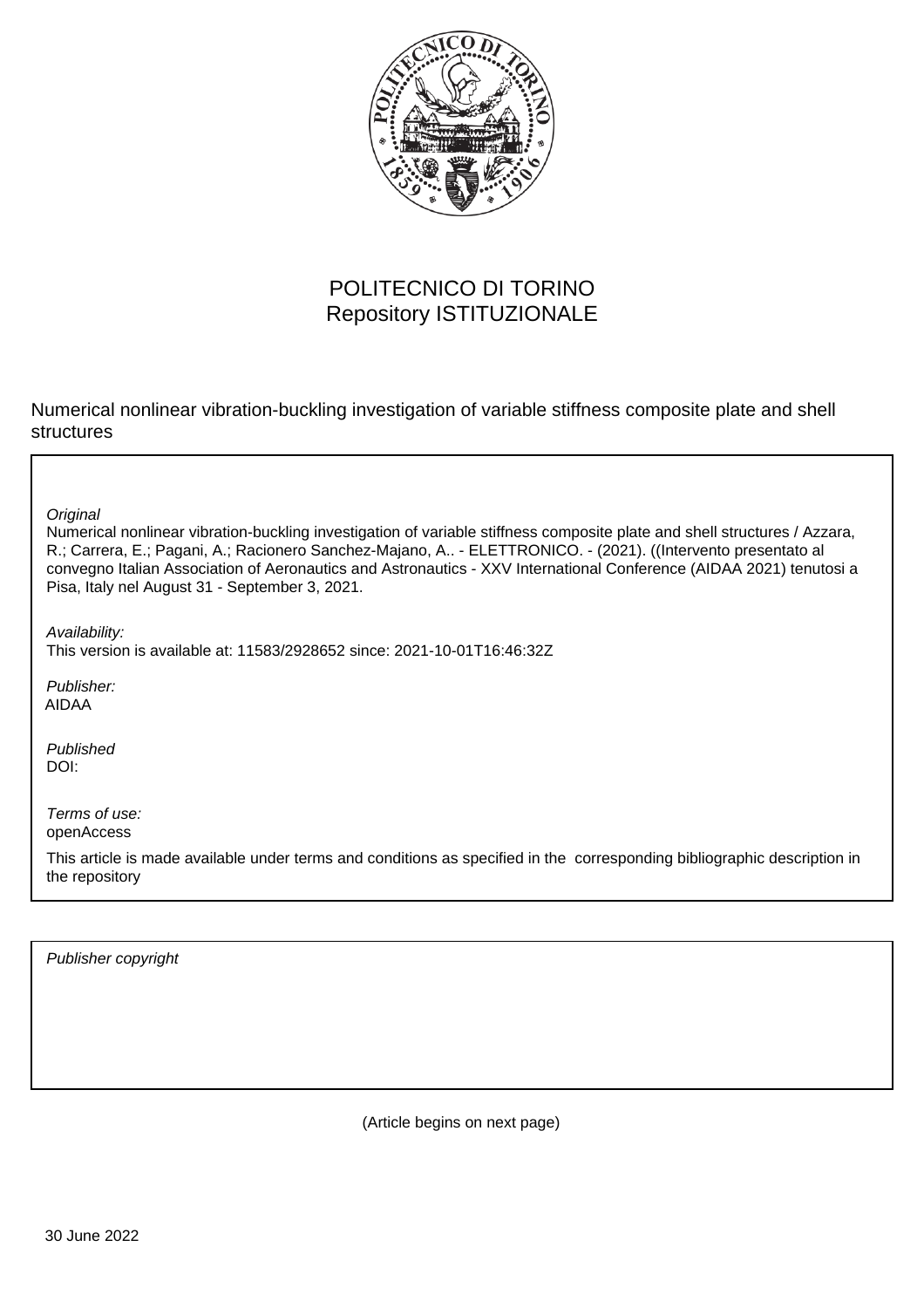

# **NUMERICAL NONLINEAR VIBRATION-BUCKLING INVESTIGATION OF VARIABLE STIFFNESS COMPOSITE PLATE AND SHELL STRUCTURES**

R. Azzara\* , E. Carrera, A. Pagani, A.R. Sanchez-Majano

MUL<sup>2</sup> , Department of Mechanical and Aerospace Engineering Politecnico di Torino

\*e-mail address of the corresponding author *(rodolfo.azzara@polito.it)*

# **ABSTRACT**

*This work intends to present a novel numerical approach for carrying out virtual Vibration Correlation Technique (VCT) in variable angle tow (VAT) composite structures to predict the buckling load, to characterize the variation of the natural frequencies for progressively increasing loads, and to provide verification of the experimental VCT results. The study has been performed using the wellestablished Carrera Unified Formulation (CUF) able to describe several kinematic models for twodimensional (2D) structures. All Green-Lagrange strain components are employed because far nonlinear regimes are investigated. Furthermore, the geometrical nonlinear equations are written in a total Lagrangian framework and solved with an opportune Newton-Raphson method along with a path-following approach based on the arc-length constraint. Different VAT composite structures have been investigated in order to validate the proposed approach and provide some benchmark solutions. The computed equilibrium paths are compared with results obtained using the commercial code ABAQUS. The results document the good accuracy and reliability of the proposed approach and show this numerical tool's potentialities.*

**Keywords:** VAT; Natural frequencies; Buckling; Geometrical nonlinearity.

## **1 INTRODUCTION**

One of the most important experimental methods used in aerospace industry for the assessment of the buckling is the Vibration Correlation Technique (VCT) [1,2]. This nondestructive experimental test allows to calculate the buckling load and the equivalent boundary conditions by interpolating the natural frequencies of the structures for progressively increasing applied loads without reaching instability. The first experimental VCT investigations were performed by Lurie [3], Meier [4] and Chu [5]. In view of its importance and potential, several experimental tests and studies were carried out for decades. Recently, Abramovich et al. [6] adopted the VCT to evaluate the buckling load of metallic and laminated structures. Jansen et al. [7] presented the capability of analysis tools for supporting and improving the accuracy of the VCT results obtained through semi-empirical methods. For the sake of brevity, readers are referred to [8,9] for further detailed investigations. The literature on VCT analyses of isotropic and classical composite two-dimensional (2D) structures is vast, while the one on variable angle tow (VAT) plates and shells is limited. Readers are referred to [10,11] for some interesting studies on the dynamic investigation of VAT structures.

The principal goal of this work is to provide an efficient methodology based on high-accuracy but efficient layerwise (LW) models to investigate the dynamic characteristics of VAT plates and shells under extreme loadings and a means for verifying experimental VCT results.

In this context, the VAT 2D structures are formulated in the Carrera Unified Formulation (CUF) [12] framework in order to obtain accurate results. The main advantage of the CUF is to be able to consider the structural model order as an input of the analysis. In this way, the refined generic models do not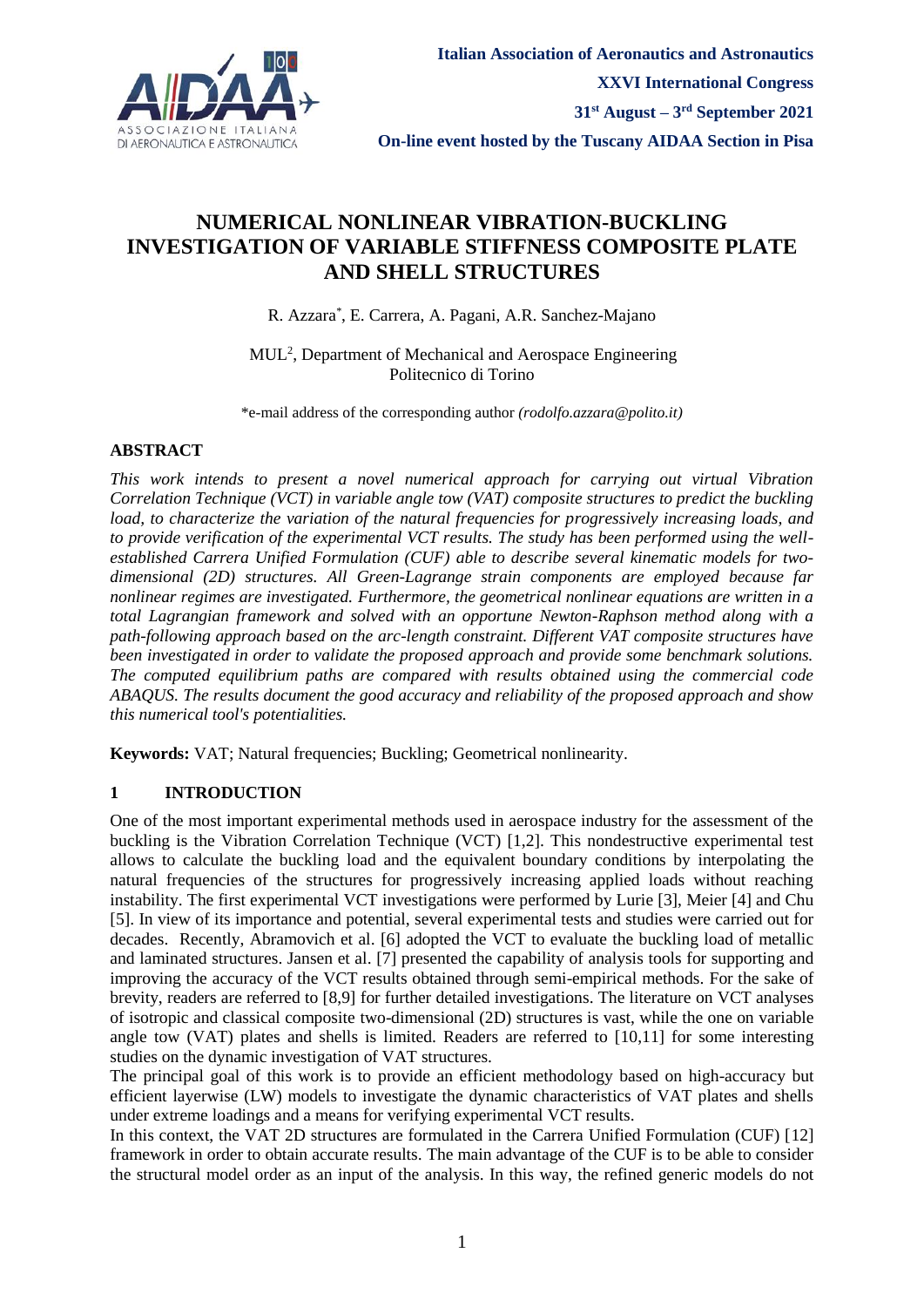need specific formulations. One of the advantages of the present formulation with respect to the others, often based on linear approaches, is to consider the geometrical nonlinearities that allow to guarantee a remarkable accuracy of the results. In fact, the nonlinear governing equations and the relative finite element (FE) arrays of the 2D theories are written in terms of Fundamental Nuclei (FNs). FNs represent the basic building blocks of the presented formulation.

The investigated structures are subjected to progressively higher applied loads, and for each state of equilibrium, on the deformed structure, the natural frequencies are calculated by solving a linearized eigenvalue problem, obtained from an analysis of the free vibration on the structure.

### **2 VIBRATION AROUND NONLINEAR EQUILBRIUM STATES**

The application of the presented methodology to investigate the vibration around nonlinear equilibrium states can be described in the following steps: 1) first, the static geometrical nonlinear problem is solved using the Newton-Raphson method based on the arc-length approach. 2) Once the nonlinear equilibrium is computed, the tangent stiffness matrix  $K_T$  is obtained in each states of interest. 3) Then, since the modal behavior of a structure is not a property of the geometric and mechanical characteristics, but it is a property of the state of equilibrium, the free vibrations analysis is carried out around a linearized (non-trivial) equilibrium state along the nonlinear path. Namely, the linearization of the equation of motion is written as:

$$
\delta(\delta L_{int} + \delta L_{ine}) = \delta \mathbf{q}_{sj}^T \mathbf{K}_T^{ijrs} \mathbf{q}_{ri} + \delta \mathbf{q}_{sj}^T \mathbf{M}^{ijrs} \delta \ddot{\mathbf{q}}_{ri}
$$
 (1)

where  $M^{ijrs}$  is the FN of the mass matrix and it is assumed to be linear,  $K_T^{ijrs}$  represents the FN of the tangent stiffness matrix and  $q_{\tau i}$  indicates the vector of the unknown nodal variables. 4) By assuming harmonic motion around non-trivial equilibrium states, the equation of motion is simplified into a linear eigenvalues problem, Eq. (2), from which it is possibile to evaluate natural frequencies and mode shapes.

$$
\left(\mathbf{K}_T^{ij\tau s} - \omega^2 \mathbf{M}^{ij\tau s}\right) \delta \widetilde{\mathbf{q}}_{\tau i} = 0 \tag{2}
$$

in which  $\omega$  indicates the natural frequencies and  $\delta \tilde{q}_{\tau i}$  is the eigenvector.

These vectors and matrices are formulated in the framework of the CUF. According to CUF, the threedimensional (3D) displacement field in the dynamic case for a plate model, represented using a Cartesian system  $(x, y, z)$ , is defined as a general expansion of the primary unknowns:

$$
\mathbf{u}^{k}(x, y, z; t) = F_{\tau}^{k}(z) \mathbf{u}_{\tau}^{k}(x, y; t) \qquad \tau = 1, \ldots, M \qquad (3)
$$

in which  $u_{\tau}(x, y; t)$  is the generalized in-plane displacement vector,  $F_{\tau}$  represent the expansion functions of the thickness coordinate *z*, M denotes the order of expansion in the thickness direction, *k* indicates the layer index in laminated composite structures and *t* stand for time.

In this research, Lagrange polynomials (LE) are adopted for the expansion functions. For brevity, readers are referred to [12] for a full explanation about the mathematical derivation of the 2D FE formulation in the domain of CUF.

The finite element method (FEM) is used to approximate the in-plane generalized displacement vector employing the shape function  $N_i(x, y)$ .

$$
\mathbf{u}_\tau^k(x, y; t) = N_i(x, y) \mathbf{q}_{\tau i}^k(t) \qquad i = 1, \dots, N_n \tag{4}
$$

in which  $N_n$  stand for the number of nodes per element and *i* indicates summation. In this study, employing the total Lagrangian formulation, the full Green-Lagrange nonlinear strain vector is adopted.

$$
\boldsymbol{\varepsilon}^k = \boldsymbol{\varepsilon}_l^k + \boldsymbol{\varepsilon}_{nl}^k = (\boldsymbol{b}_l + \boldsymbol{b}_{nl})\boldsymbol{u}^k
$$
 (5)

where  $\mathbf{b}_l$  and  $\mathbf{b}_{nl}$  represent the linear and nonlinear differential operators [13].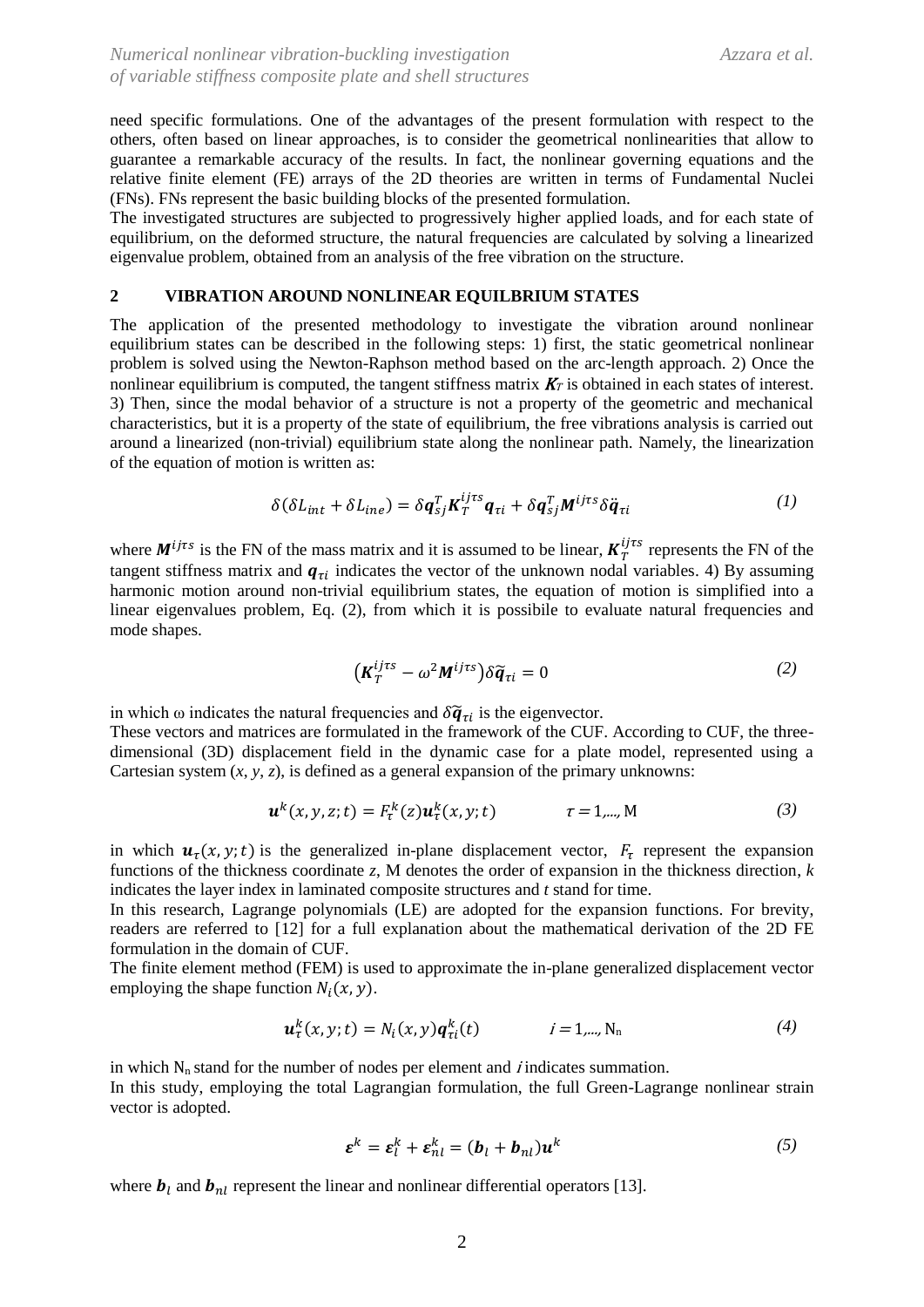*(9)*

The stress vector is computed from the constitutive relation:

$$
\sigma^k = \mathbf{C}^k \mathbf{\varepsilon}^k \tag{6}
$$

in which  $\mathcal C$  is the material elastic matrix for orthotropic materials and it is defined in [14]. In a VAT structure, the fibre has a general orientation function of the space coordinates, i.e.;  $\theta(x,y)$ . Thus, we have:

$$
\boldsymbol{\sigma}^k = \widetilde{\mathbf{C}}^k \boldsymbol{\varepsilon}^k \tag{7}
$$

with

$$
\widetilde{\mathbf{C}}^k = \mathbf{T}^T \mathbf{C}^k \mathbf{T} \tag{8}
$$

where  $T$  is the rotation matrix [15].

In this work, a linear fibre angle variation, as described by Gürdal [16], over the lamina is assumed. For the sake of brevity, the reader is refereed to [17] for a complete description of the VAT formulation.

#### **3 NUMERICAL RESULTS**

For the representative purpose, a 4-layer  $[0\pm\langle 0/15 \rangle]_2$  rectangular VAT laminate plate is considered. This structure has the following geometrical data: length (*a*) equal to 0.2 m, the width (*b*) is 0.05 m and a total thickness (*h*) of 0.002 m. This VAT plate is subjected to uniform axial compressive load in the *x*-direction, see Figure 1. All the plate edges are simply-supported. The lamina properties are given in Table 1.

The results in the following analyses are presented in the non-dimensional form using the equation:

 $(2.5)$ 

$$
\widetilde{\omega} = \omega \left( \frac{a^2}{h} \sqrt{\frac{\rho}{E_2}} \right)
$$
\n
$$
N_x \frac{\overrightarrow{y}}{\overrightarrow{y}}
$$
\n
$$
N_x \frac{\overrightarrow{y}}{\overrightarrow{y}}
$$
\n
$$
N_x \frac{\overrightarrow{y}}{\overrightarrow{y}}
$$
\n
$$
N_x \frac{\overrightarrow{y}}{\overrightarrow{y}}
$$

Figure 1: Geometry of the rectangular VAT plate subjected to uniform axial compressive load.

| $E_1$ (GPa) | $E_2=E_3(GPa)$ | $\Big $ G <sub>12</sub> =G <sub>13</sub> (GPa) | $G_{23}$ (GPa) | $V_12 = V_13$ | $v_{23}$ | $\rho$ (kg/m <sup>3</sup> ) |
|-------------|----------------|------------------------------------------------|----------------|---------------|----------|-----------------------------|
| 250         | 6.25           | 5.125                                          | 3.25           | 0.24          | 0.49     |                             |

Table 1: Material properties of the rectangular VAT plate under uniform axial compression.

For the following discussions, the convergent model is obtained by adopting at least 20x5Q9 for the in-plane mesh approximation and only one LE1 in each layer in the thickness direction. Figure 2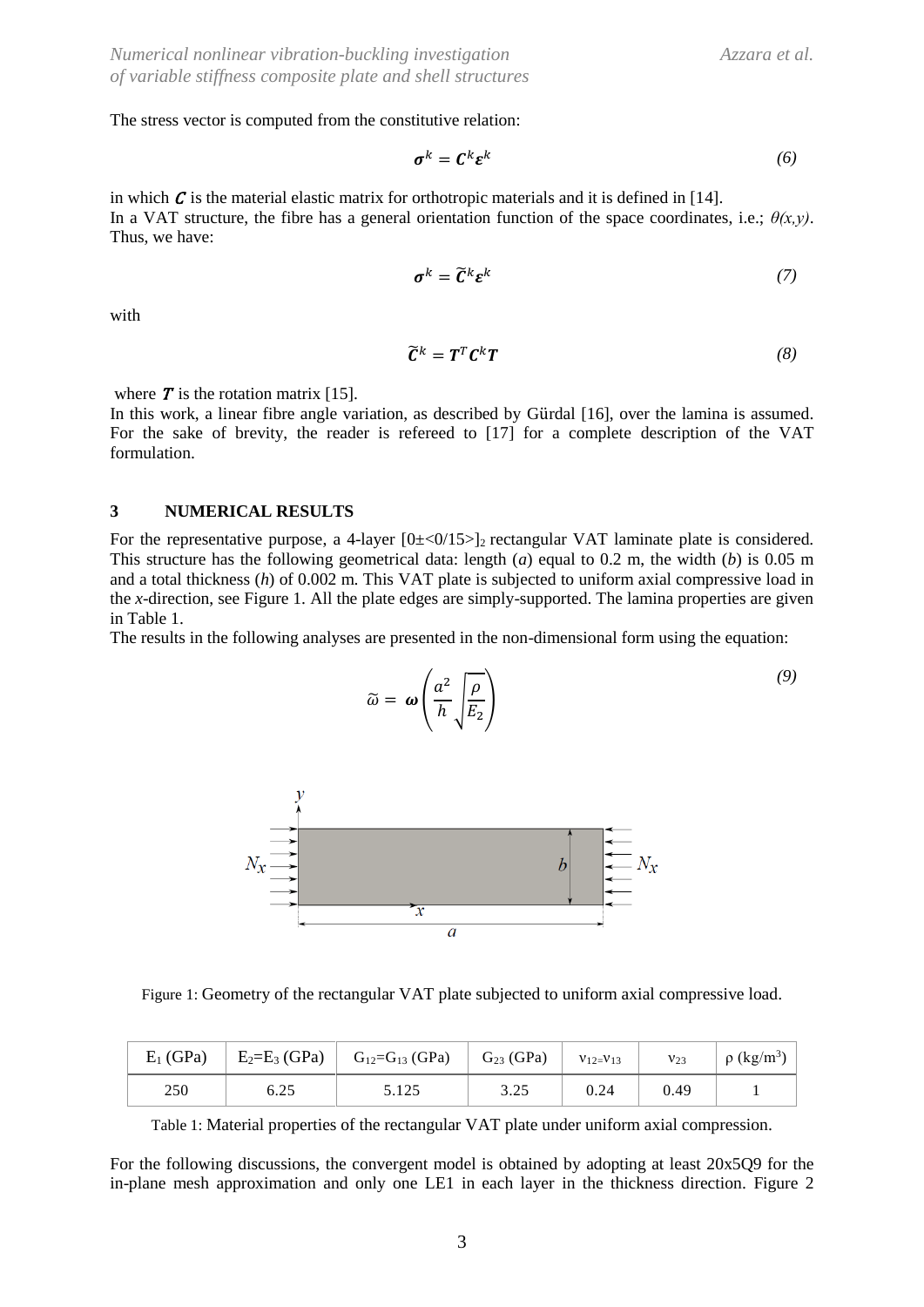depicts the equilibrium curves of the rectangular VAT plate computed by the 2D CUF linear model, 2D CUF nonlinear model, and, for the sake of comparison, using the ABAQUS 3D solid nonlinear model.



Figure 2: Comparison of equilibrium curves for the rectangular VAT plate under in-plane compressive loads obtained with the 2D Linear model, 2D CUF Nonlinear model and ABAQUS 3D Nonlinear model (60x15x4 C3D20R)

Figure 3 shows the comparison between the variation of the non-dimensional natural frequencies for progressively increasing loads via trivial linearized solution and via full nonlinear approach.



Figure 3: Comparison between the variation of the non-dimensional natural frequencies obtained via trivial linearized solution and full nonlinear approach for the rectangular VAT plate with simplysupported edge conditions.

The results suggest that a nonlinear approach is needed to perform accurate vibration analysis and, in particular, to have a reliable buckling prediction. In particular, this definite change in the slope of the frequency represents a criterion for the nonlinear buckling prediction. Moreover, it is clear that crossing and veering phenomena are completely unforeseen by the trivial linearized approach. Readers are invited to compare the modes reported in Figures 4; various crossing phenomena occur and mode aberration is evident.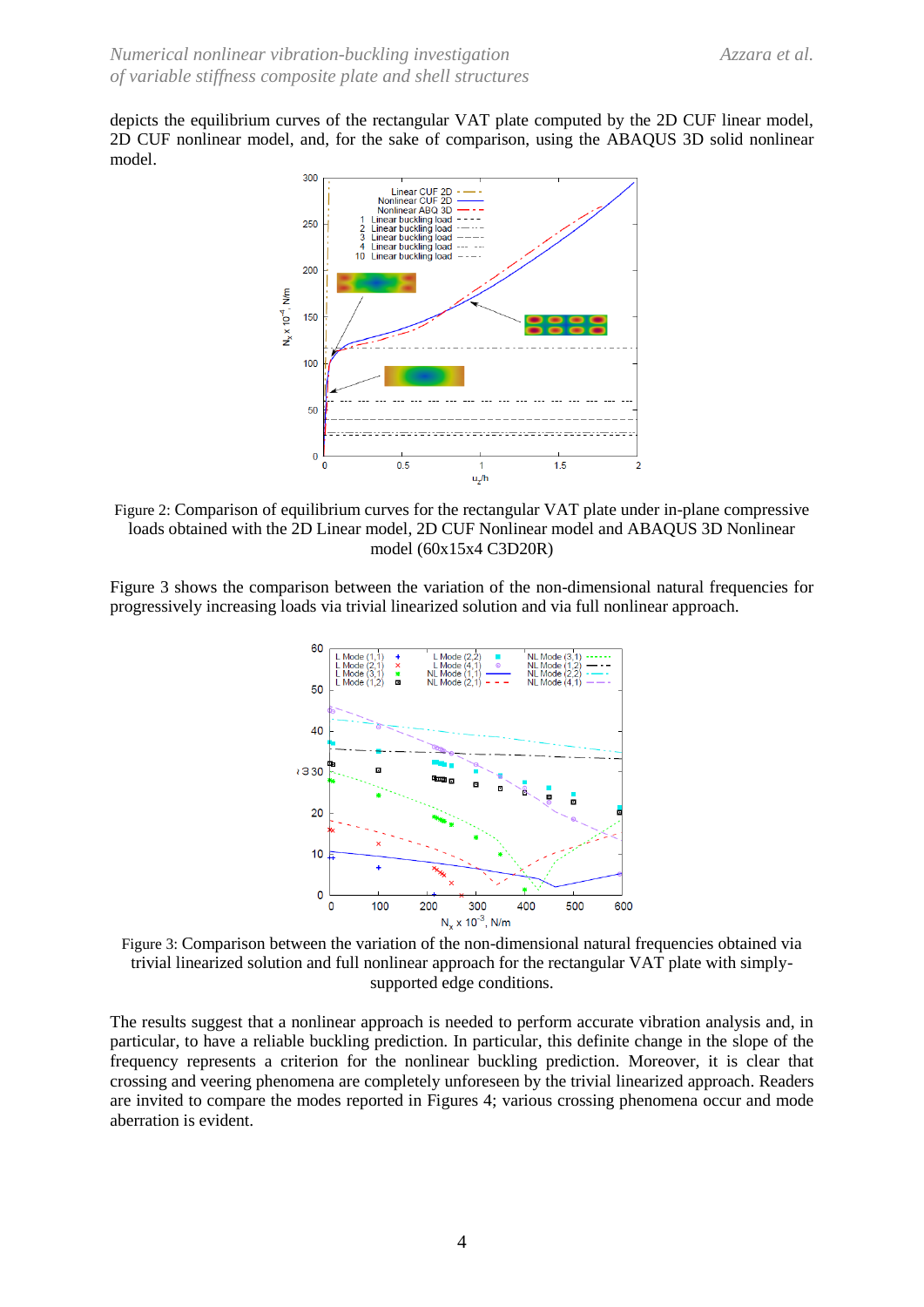

Figure 4: Characteristics first six vibration mode shapes for the rectangular VAT plate; (a) *Nx= 0 N/m;*  (b)  $N_x = 1.83 \times 10^6$  *N/m.* 

#### **4 CONCLUDING REMARKS**

The presented method allows to determine the buckling load of variable angle tow (VAT) structures, to evaluate the natural frequencies variation and to provide a means for verifying experimental VCT results with high reliability. The results demonstrated the potential of this approach and provide reasonable confidence for future applications in this topic. In particular, a full nonlinear approach is needed to perform accurate investigations. It was shown that eigenfrequencies and eigenmodes can suffer abrupt aberrations in deep nonlinear regimes. Moreover, mode aberration is evident compared to the modes calculated using the full nonlinear approach with those obtained in the trivial state.

#### **REFERENCES**

- [1] J. Singer, J. Arbocz., T. Weller. "*Buckling Experiments: Experimental Methods in Buckling of Thin-Walled Structure, Vol. 1: Basic Concepts, Columns, Beams and Plate*" John Wiley & Sons, Inc., New York, USA (1998)
- [2] J. Singer, J. Arbocz., T. Weller. "*Buckling Experiments: Experimental Methods in Buckling of Thin-Walled Structure, Vol. 2: Shells, Built-up Structures and Additional Topics*"*,* in John Wiley & Sons, Inc., New York, USA (2002)
- [3] H. Lurie. Lateral vibrations as related to structural stability, *Journal of Applied Mechanics, ASME,*  **19**, pp. 195-204 (1950)
- [4] J.H. Meier. The determination of critical load of a column or stiffened panel in compression by the vibration method in "Proceeding of *the Society for Experimental Stress analysis*" Volume **11** (1953).
- [5] T.H. CHU. Determination of buckling loads by frequency measurements. *PhD thesis, California Institute of Technology* (1949).
- [6] H. Abramovich. D. Govich. A. Grunwald. Buckling prediction of panels using the vibration correlation technique. *Progress in Aerospace Sciences,* **78**, pp. 62-73 (2015)
- [7] E. Jansen. H. Abramovich. R. Rolfes. The direct prediction of buckling loads of shells under axial compression using VCT-towards an upgraded approach in "*29th Congress on the Internal Council of the Aeronautical Science*" *pp. 1-9 (2014)*
- [8] E. Skukis. O. Ozolins. J. Anderson. K. Kalnins. M. Arbelo. Applicability of the Vibration Correlation Technique for estimation of the buckling load in axial compression of cylindrical isotropic shells with and without circular cutouts. *Shock and Vibration* (2017).